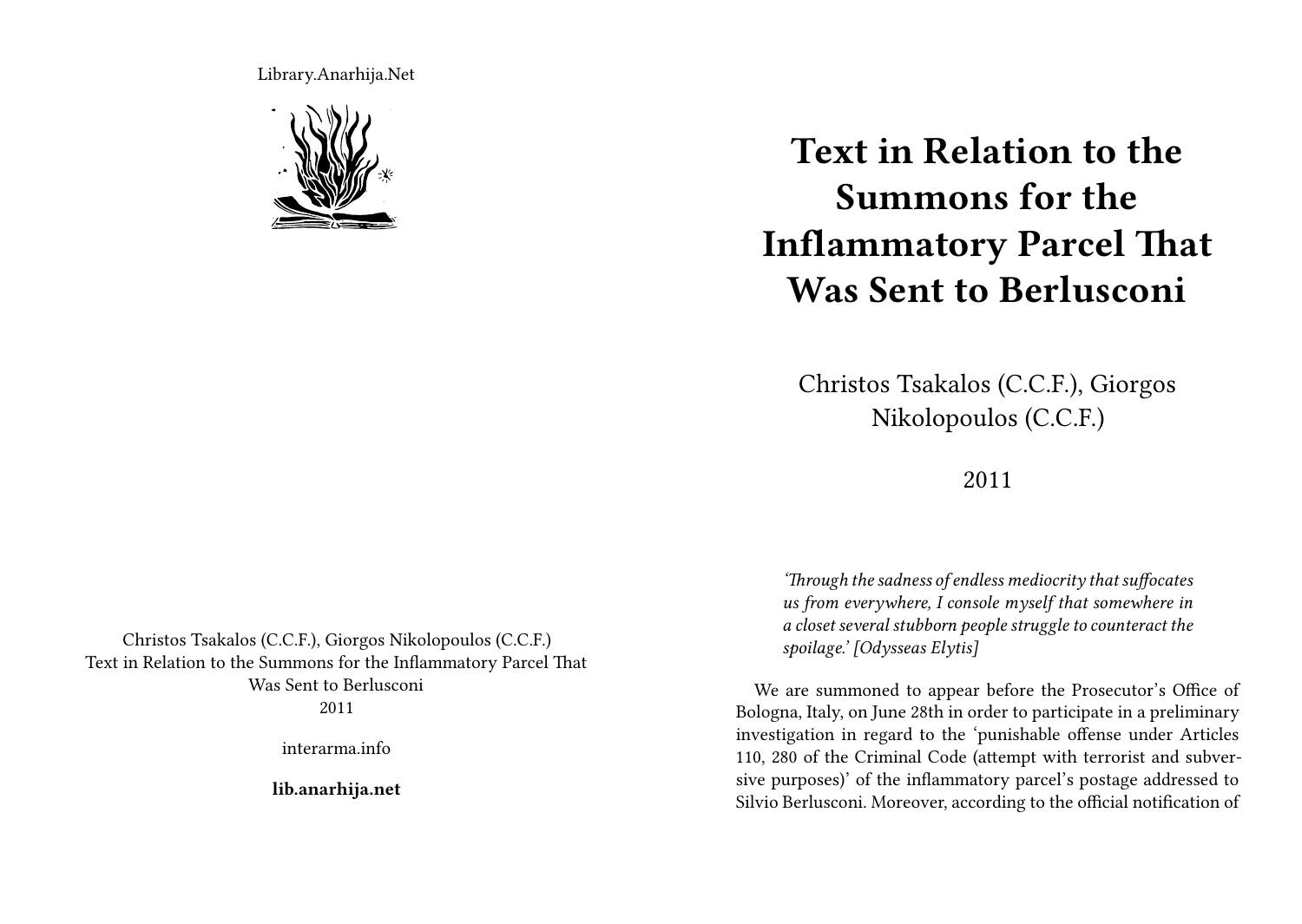the Prosecutor's Office that was delivered to us via fax in the prisons in which we are detained, Berlusconi himself is called to attend the process as 'victim of the punishable offense.'

Furthermore, the Digos (General Investigations and Special Operations Division) is authorized to disclose the present statute. Obviously, we face a transnational upgrade of repression since this manipulative approach offers the probability of extradition of imprisoned urban guerillas to another state. Besides, the cover-up provided by the Greek authorities to the Italian services is not incidental as this specific document of the Prosecutor's Office of Bologna was concealed and hidden from public display; a move that validates once more the police and judicial authorities' cooperation between Greece and Italy, in their fight against the anarchist internal enemy. We have witnessed this in the past, through the representatives' meetings of the Greek, Italian and Spanish police which aimed at the establishment of the anarchist triangle theorem (Greece, Italy, Spain); it was also confirmed through the method of the Italian prosecutor Marini — dozens of Italian insurrectionary anarchists' arrests on the pretext of the non-existent 'Revolutionary Organization of Anarchist Insurrectionists' (ORAI) — and its Greek version copied by the appellate investigating magistrates Baltas and Mokkas, and now through the summons that we received by the Prosecutor's Office of Bologna. We do not forget the recent case of arrest of an immigrant by the Greek authorities after reports in Italian newspapers which presented him as a 'chief terrorist' whilst today his relatives denounce that his tracks are missing.

We are convinced that the move of the Italian police and judicial authorities with the assistance of their Greek compeers against us is the pinnacle of the international counter-revolutionary war conduct, in line with the widespread suppression against the subversive circles.

Faced with the possibility of extradition to the Italian authorities we will never even for a moment fall kneeling in repentance, begging for a favorable treatment before the rival.

2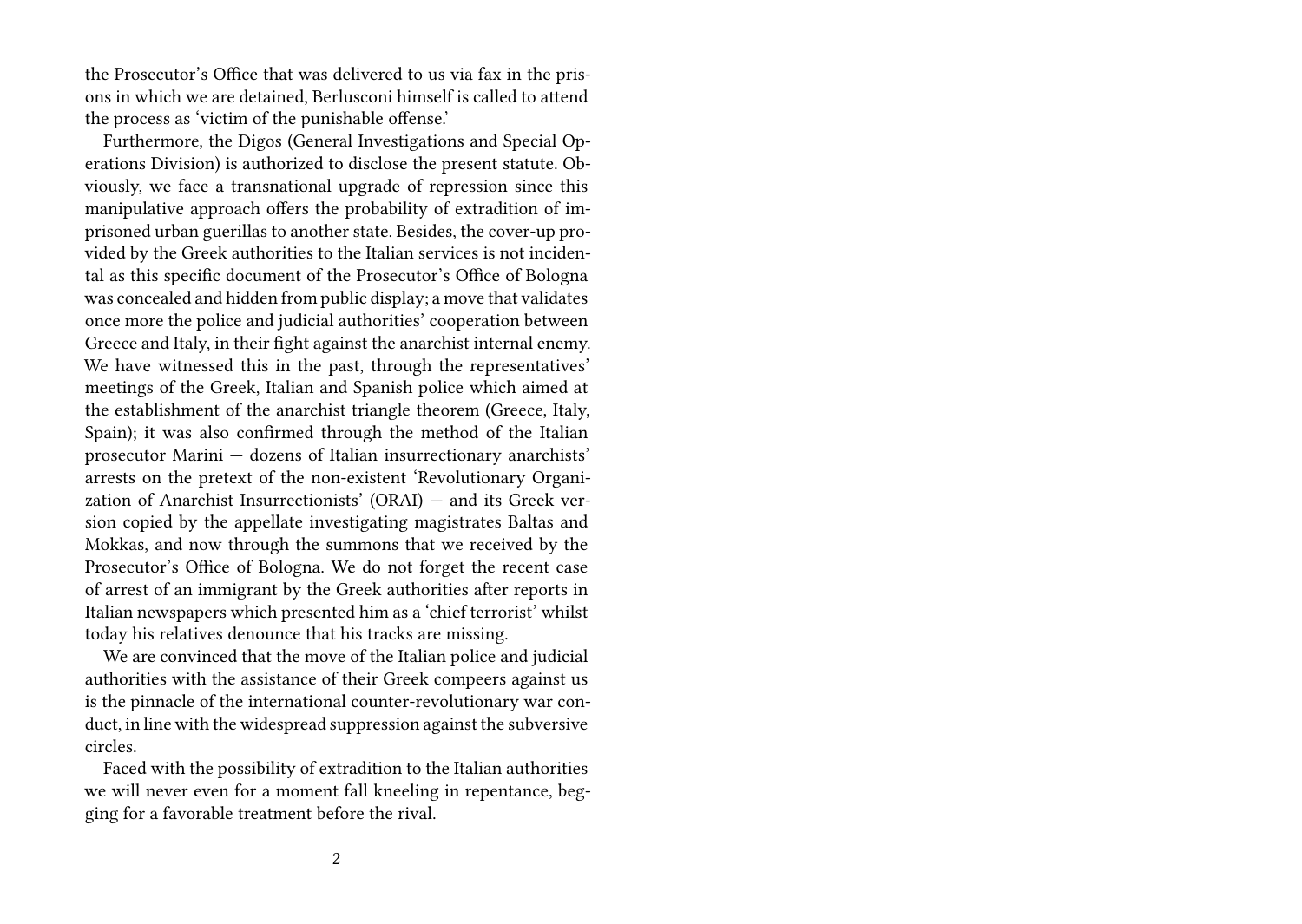We participate consciously in the urban guerrilla warfare and we walk either outside or inside prison walls, having decided to fight until the end. For this reason neither now, nor never will we transform the juridical prosecution against us into cheap mockery about proof of innocence or guilt. What is important is to highlight the counter-revolutionary campaign which the Power has unleashed against the anarchist urban guerrilla warfare and the subversive projects that struggle for the violent overthrow of the financial dictatorship and the culture of submission and exploitation.

We do not have anything to say to our persecutors neither in Greece, nor in Italy but three words: REVOLUTION, REVOLUTION, REVOLUTION

After all, we are aware of the Italian fascist public prosecutions and police services. In our minds and hearts the comrades murdered by the Italian State, Edoardo Massari, Sole (Maria Soledad Rosas), Carlo Giuliani, Horst Fantazzini, are forever alive and free; while our solidarity as a fist that breaks prison bars stands next to Silvia, Billy and Costa who are imprisoned in Switzerland — with the Italian State's taking part in the investigations — and Anna Maria Pistolesi, Martino Trevisan, Stefania Carolei, Nicusor Roman and Maddalena Calore in the Fuoriluogo case.

Finally, we send our friendship and strength to our brothers and sisters in the Italian FAI and to all groups of the International Revolutionary Front–Informal Anarchist Federation, as well as to the Revolutionary Groups for the Spreading of Terror of New CCF; to all those whom revolution is a permanent home, where no other life is possible. Because comrades, when a battle ends it is time to begin the next one.

PS. We stress that we refuse to present before the Italian Prosecutor's Office; as anarchist urban guerrillas, we do not recognize any authority competent to judge us. We disclose in all directions that abettors of any transfer attempt to Italy via our unexpected 'abduction' from the prisons in which we are detained, will be the Greek